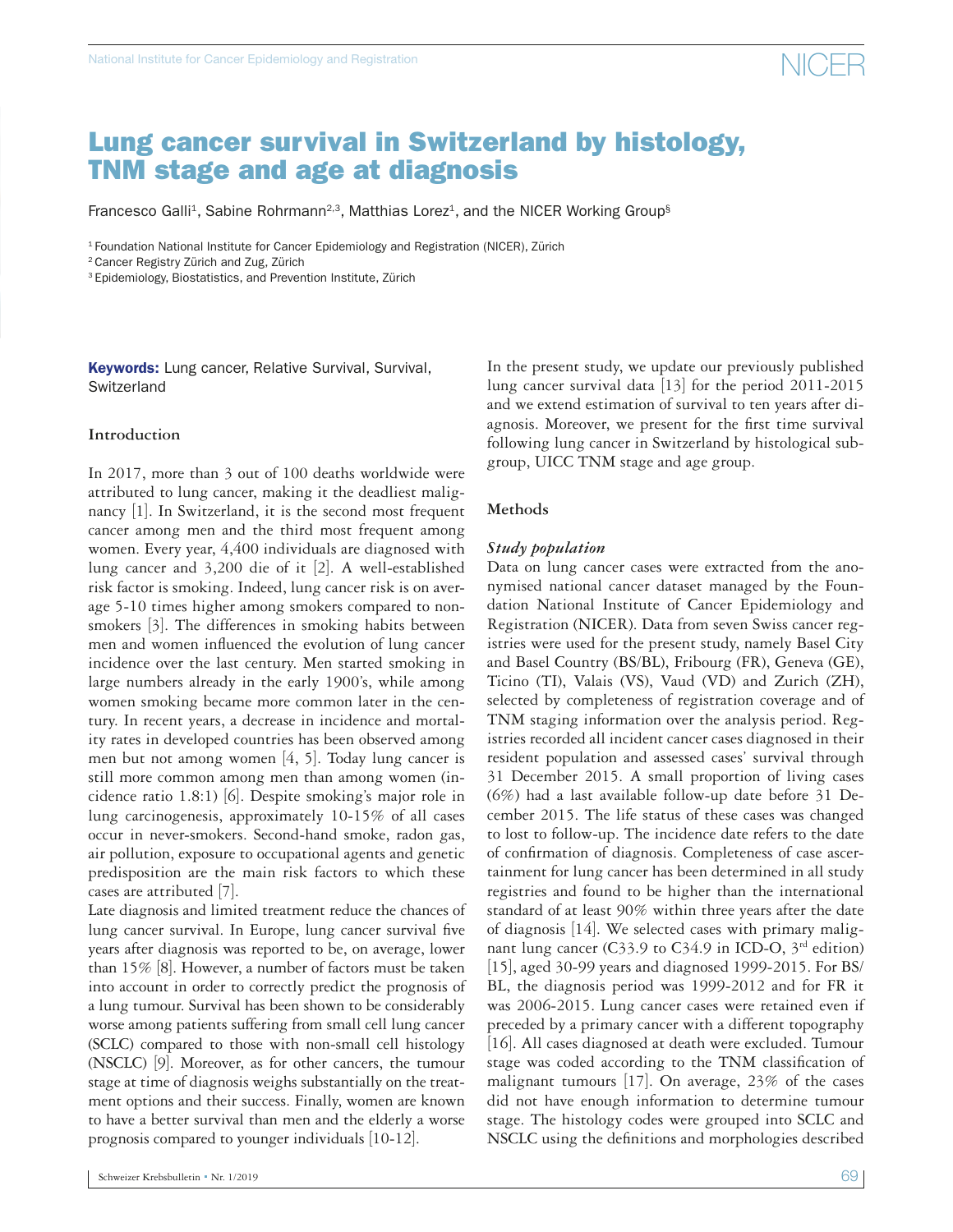## NICER

by Lewis et al. [18]. Tumours other than carcinomas were excluded from the analysis.

### *Statistical analysis*

Relative survival (RS) probabilities were calculated for consecutive time intervals after diagnosis during which the hazards were assumed to remain constant. Hazards are known to decrease more steeply in the first year after diagnosis; therefore, we defined intervals with increasing length (at 2, 4, 6, 9, 12, 15, 18, 24, 36, 48, 60 and 120 months after diagnosis). RS expresses the ratio of the observed probability of survival of cancer cases and the expected survival of individuals in the general population with same age, sex, calendar year of death and canton. This allows for estimating mortality due to lung cancer by accounting for competing risk of death [19]. Survival estimates were produced using the period approach, which provides more up-to-date values than the traditional cohort approach [20]. In brief, period analysis presents the survival experience of cases selected by a period of vital status follow-up dates, in our case 2011-2015. Age-standardization of RS estimates used weights, as well as the method for calculating 95% confidence intervals (95% CI), as defined by the International Cancer Survival Standard [21]. In the case of age-specific RS (crude RS), 95% CI were estimated by applying the delta method to a transformation of the cumulative hazard [22].

All analyses were performed using the Stata Statistical Software (version 15.1).

#### **Results**

A total of 12,611 cases were included in the analysis. **Table 1** displays the contribution of cancer registries to the case pool, as well as the distribution of lung cancer diagnoses by histology, TNM stage and age group.

As can be seen in **figure 1**, survival of lung cancer patients steeply decreased over the course of the first year following the diagnosis. One-year survival amounted to 59% among women and 50% among men. After the first year post-diagnosis, the sex-specific survival curves ran in parallel and reached a five-year survival probability of 24% in women and of 19% in men. Ten years after the diagnosis, women had a survival of 15% and men of 11%.

**Table 2** shows one-, five- and ten-year age-standardized relative survival stratified by histology, TNM stage and age at diagnosis. Survival was consistently higher among women, regardless of the investigated prognostic factor. However, poor prognosis for SCLC patients seems to be equally dramatic for men and women. Indeed, SCLC survival was lower than 50% in both sexes already after the first year and decreased to single digits after five years. TNM stage at diagnosis is a very informative predictor for lung cancer survival: stage I lung cancer patients had

a higher than 90% survival after the first year, while stage IV patients experienced a survival of only 27-37% at the end of the same period. Tumour stage is also the factor according to which survival varied the most between sexes. Finally, larger differences in survival by age group were observed among women, as compared among men, but in both sexes, the highest age group (75 and older) had a lower survival than younger ages.

### **Discussion**

In this study, we provided up-to-date estimates of survival following lung cancer diagnosis in Switzerland. The reported five-year relative survival rates of 19% in men and 24% in women are substantially higher than the European average (13%) [8], although they are comparable to more recent estimates from neighbouring countries [23, 24] and the United States [25]. Lung cancer prognosis seems to be more favourable compared to previous years [13]: one-year

|                                                          | <b>Number of cases</b>                   | $%$ of<br>cases                        |                                                |                                           |  |  |  |  |  |  |  |
|----------------------------------------------------------|------------------------------------------|----------------------------------------|------------------------------------------------|-------------------------------------------|--|--|--|--|--|--|--|
| <b>Overall</b>                                           | <b>Men</b><br>7,417                      | Women<br>5,194                         | <b>Total</b><br>12,611                         | 100.0                                     |  |  |  |  |  |  |  |
| <b>Registry</b>                                          |                                          |                                        |                                                |                                           |  |  |  |  |  |  |  |
| BS/BL<br><b>FR</b><br>GE<br>TI<br><b>VD</b><br><b>VS</b> | 558<br>529<br>885<br>956<br>1,362<br>655 | 388<br>348<br>647<br>588<br>970<br>438 | 946<br>877<br>1,532<br>1.544<br>2,332<br>1,093 | 7.5<br>7.0<br>12.1<br>12.2<br>18.5<br>8.7 |  |  |  |  |  |  |  |
| ZH<br>2.472<br>1.815<br>4,287<br>34.0                    |                                          |                                        |                                                |                                           |  |  |  |  |  |  |  |
| <b>Histology</b>                                         |                                          |                                        |                                                |                                           |  |  |  |  |  |  |  |
| <b>SCLC</b><br><b>NSCLC</b>                              | 938<br>6,479                             | 710<br>4,484                           | 1.648<br>10,963                                | 13.1<br>86.9                              |  |  |  |  |  |  |  |
| <b>TNM</b> stage                                         |                                          |                                        |                                                |                                           |  |  |  |  |  |  |  |
| ı<br>Ш<br>Ш<br>IV<br><b>Missing</b>                      | 1,376<br>631<br>1,239<br>2,514<br>1,657  | 1,043<br>358<br>784<br>1,806<br>1,203  | 2,419<br>989<br>2.023<br>4,320<br>2,860        | 19.2<br>7.8<br>16.0<br>34.3<br>22.7       |  |  |  |  |  |  |  |
| Age group                                                |                                          |                                        |                                                |                                           |  |  |  |  |  |  |  |
| 30-54<br>55-64<br>65-74<br>$75+$                         | 825<br>1,894<br>2,716<br>1.982           | 759<br>1,459<br>1,788<br>1.188         | 1,584<br>3,353<br>4,504<br>3.170               | 12.6<br>26.6<br>35.7<br>25.1              |  |  |  |  |  |  |  |

Tab. 1. Distribution of cases by cancer registry, tumour histology, TNM stage and age at diagnosis.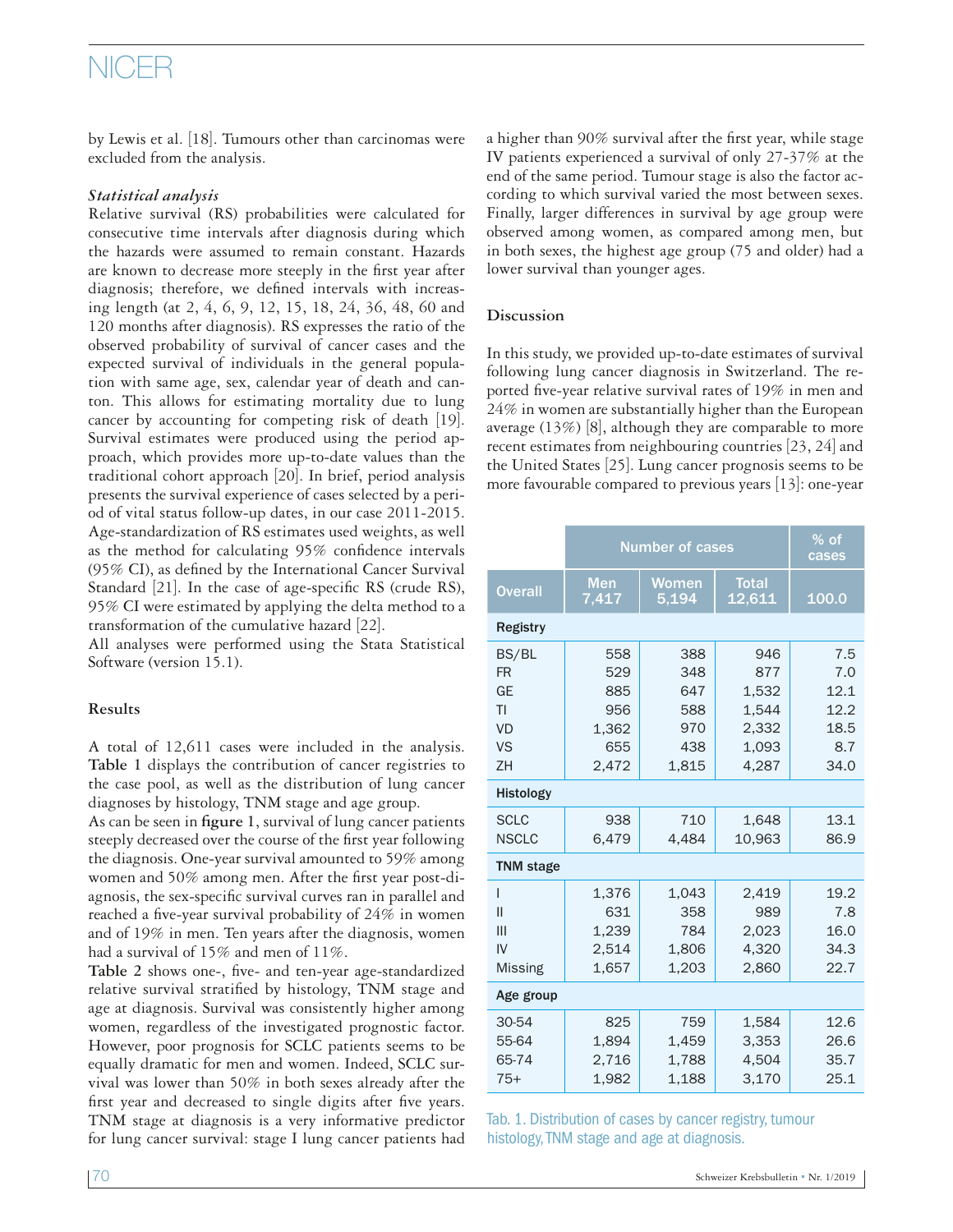# **NICFR**

survival increased from 42-48% in 2005- 2009 to 50-59% in 2011-2015, and fiveyear survival from 14-18% to 19-24%. Increasing survival trends have also been observed elsewhere in Europe [26] and are likely attributable to the slow, but steady improvement in diagnostic tools and treatment options in the last decades, particularly in the areas of adjuvant therapy following tumour resection and redefinition of therapy options for advanced neoplasms [27]. Furthermore, overall survival may have benefitted from a shift towards tumour histologies with more favourable prognosis. Survival is much higher for the NSCLC subtypes adenocarcinoma and squamous cell carcinoma, whereas for SCLC it is dramatically low. In France, it was reported that in both sexes the proportion of adenocarcinoma patients significantly increased between 2000 and 2010, while that of squamous cell carcinoma and SCLC decreased [28]. Very similar patterns were observed in both national and regional studies in Switzerland [29, 30]. Difference in distribution of histologic



Fig. 1. Relative survival curves (age-standardized estimates) with 95% confidence intervals by sex for the follow-up period 2011-2015. Male and female lung cancer cases were pooled from seven Swiss cancer registries.

|                                             | Men                                  |                                                                              |                                     |                                                                            |                                   | Women                                                                   |                                      |                                                                              |                                     |                                                                            |                                     |                                                                           |  |
|---------------------------------------------|--------------------------------------|------------------------------------------------------------------------------|-------------------------------------|----------------------------------------------------------------------------|-----------------------------------|-------------------------------------------------------------------------|--------------------------------------|------------------------------------------------------------------------------|-------------------------------------|----------------------------------------------------------------------------|-------------------------------------|---------------------------------------------------------------------------|--|
| <b>Years</b><br>since<br>diagnosis          | $\mathbf 1$                          |                                                                              | $\overline{5}$                      |                                                                            |                                   | 10                                                                      |                                      | $\mathbf 1$                                                                  |                                     | $\overline{5}$                                                             |                                     | 10                                                                        |  |
|                                             | <b>RS</b>                            | $95\%$ CI                                                                    | <b>RS</b>                           | 95% CI                                                                     | <b>RS</b>                         | 95% CI                                                                  | <b>RS</b>                            | 95% CI                                                                       | RS                                  | 95% CI                                                                     | <b>RS</b>                           | 95% CI                                                                    |  |
| Histology                                   |                                      |                                                                              |                                     |                                                                            |                                   |                                                                         |                                      |                                                                              |                                     |                                                                            |                                     |                                                                           |  |
| <b>SCLC</b><br><b>NSCLC</b>                 | 39.7<br>51.3                         | [36.2, 43.2]<br>[49.8, 52.9]                                                 | 4.1<br>18.3                         | [2.6, 5.9]<br>[17.1, 19.6]                                                 | 3.0<br>10.8                       | [1.8, 4.9]<br>[9.7, 12.0]                                               | 43.0<br>60.7                         | [39.0, 46.9]<br>[58.9, 62.5]                                                 | 5.3<br>24.7                         | [3.7, 7.3]<br>[23.1, 26.4]                                                 | 3.8<br>15.5                         | [2.4, 5.8]<br>[13.9, 17.1]                                                |  |
| <b>TNM</b> stage                            |                                      |                                                                              |                                     |                                                                            |                                   |                                                                         |                                      |                                                                              |                                     |                                                                            |                                     |                                                                           |  |
| $\mathbf{I}$<br>III<br>IV<br><b>Missing</b> | 93.1<br>83.9<br>62.2<br>27.4<br>48.2 | [90.4, 95.1]<br>[79.5, 87.4]<br>[58.9, 65.4]<br>[25.6, 29.3]<br>[44.8, 51.5] | 66.1<br>39.6<br>16.5<br>1.2<br>12.7 | [61.4, 70.4]<br>[33.7, 45.5]<br>[14.0, 19.3]<br>[0.9, 1.7]<br>[10.6, 15.1] | 38.8<br>22.9<br>9.9<br>0.5<br>7.9 | [33.6, 44.0]<br>[17.2, 29.1]<br>[7.7, 12.5]<br>[0.3, 0.9]<br>[6.2, 9.9] | 97.9<br>90.0<br>70.1<br>36.9<br>55.9 | [95.6, 99.0]<br>[84.8, 93.4]<br>[65.9, 73.8]<br>[34.6, 39.2]<br>[52.1, 59.5] | 72.4<br>55.7<br>23.1<br>3.0<br>20.0 | [67.3, 76.9]<br>[47.4, 63.2]<br>[19.4, 27.0]<br>[2.3, 3.9]<br>[17.2, 22.9] | 50.2<br>38.2<br>12.6<br>1.4<br>12.9 | [43.5, 56.5]<br>[28.5, 47.8]<br>[9.1, 16.7]<br>[0.8, 2.2]<br>[10.5, 15.6] |  |
| Age group                                   |                                      |                                                                              |                                     |                                                                            |                                   |                                                                         |                                      |                                                                              |                                     |                                                                            |                                     |                                                                           |  |
| 30-54<br>55-64<br>65-74<br>$75+$            | 56.5<br>55.7<br>52.2<br>37.6         | [52.0, 60.7]<br>[52.9, 58.4]<br>[49.9, 54.4]<br>[35.2, 40.1]                 | 20.0<br>20.2<br>16.9<br>9.5         | [16.5, 23.8]<br>[18.0, 22.6]<br>[15.2, 18.8]<br>[8.0, 11.1]                | 14.6<br>12.7<br>9.4<br>4.0        | [11.6, 18.0]<br>[10.8, 14.9]<br>[7.9, 11.1]<br>[2.8, 5.5]               | 68.3<br>63.7<br>59.4<br>44.9         | [63.8, 72.5]<br>[60.5, 66.7]<br>[56.6, 62.1]<br>[41.5, 48.2]                 | 28.5<br>24.6<br>23.8<br>11.8        | [24.3, 33.0]<br>[21.8, 27.5]<br>[21.2, 26.4]<br>[9.7, 14.2]                | 21.6<br>16.0<br>14.1<br>5.7         | [17.5, 25.9]<br>[13.5, 18.8]<br>[11.7, 16.7]<br>[3.9, 8.0]                |  |

Tab. 2. One-, five- and ten-year sex-specific relative survival estimates (in %) with 95% confidence intervals (95% CI), stratified by tumour histology, TNM stage and age at diagnosis. All estimates are age-standardized, except the crude, age-specific figures.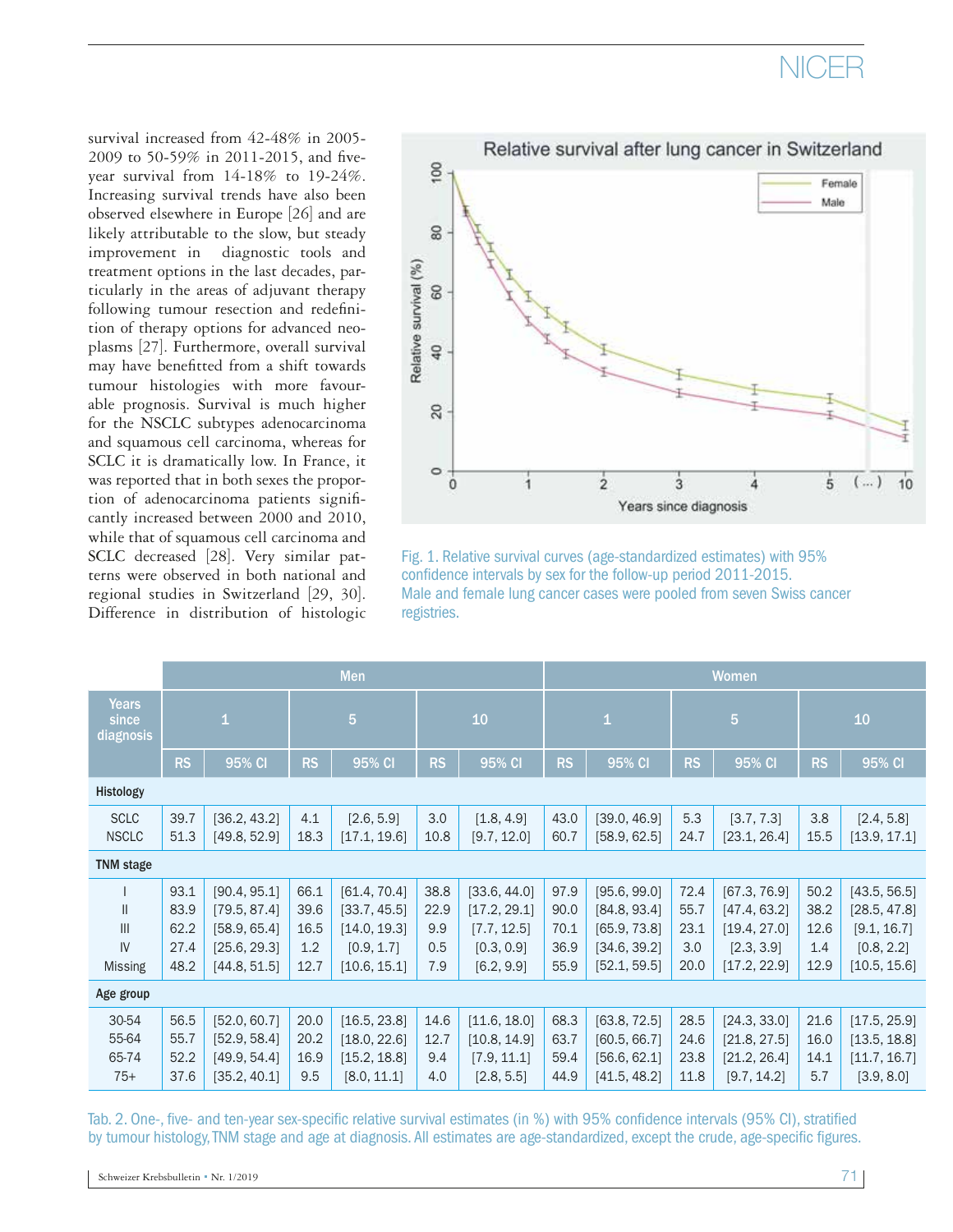# NICER

types may also partially explain different survival experiences for the two sexes. Genetic and hormonal factors have been associated with better prognosis of lung cancer among women [10]. Moreover, women seem to experience longer survival after both resection of early stage tumour and treatment for metastatic disease [10]. Finally, survival after lung cancer in non-smokers has been reported to be higher than that after lung cancer in smokers, and lung cancer not associated to smoking habits is much more frequent among women than among men [3, 31, 32].

SCLC is much less common, but far deadlier than NSCLC. It is an aggressive tumour of neuroendocrine origin with a rapid doubling time and tendency to spread early to other organs [9]. The five-year relative survival is lower than 5%, mainly because of the unfavourable stage distribution: in our analysis, 61% of NSCLC cases were diagnosed at stages III-IV, whereas SCLC stages III-IV were observed at diagnosis in 93% of the cases (data not shown). Regardless of histology, TNM stage at diagnosis is a very important prognostic factor for lung cancer, as also the majority of NSCLC cases are diagnosed at advanced stages. A patient diagnosed with malignant lung cancer can expect a five-year survival probability that ranges from 66-72% if the tumour is at stage I, to 1-3% if diagnosed at stage IV. Early diagnosis is therefore likely to dramatically improve survival following lung cancer. A recently published modelling study has evaluated the cost-effectiveness of a lung cancer screening program in Switzerland by using the results from two major screening trials. The main conclusions were that screening by low-dose CT scan (LDCT) may be feasible in Switzerland, and that in the most costeffective scenario lung cancer mortality may be reduced by up to 15%, although the costs of the intervention would be considerable [33].

Survival varies less by age group than it does according to sex, histology and TNM stage at diagnosis. However, in both sexes it is noticeably lower among individuals aged 75 or more compared to younger individuals. The worse survival experience of older patients may be attributed to a greater prevalence of comorbidities interacting with lung cancer, as well as to a higher treatment toxicity  $|11$ , 12]. Tumour resection is often considered not feasible at higher ages, however as less invasive surgery options become available, more effective treatment possibilities will be accessible to the elderly [34].

One- and five-year survival are used as a standard for quantifying lung cancer prognosis, as historically lung cancer survival has been very low already after five years from diagnosis. However, as survival gradually improves it becomes necessary to characterise cancer prognosis over a longer period. Indeed, in this work we observed that ten-year age-standardized relative survival for 2011-2015 is as high (11-15%) as the five-year survival that was reported in Switzerland for the period 1995-1999 [13].

In summary, in 2011-2015 lung cancer survival in Switzerland was higher than that reported for previous periods, likely because of improved diagnosis and treatment, as well as because of the shift towards histologies with more favourable prognosis. A screening program was found to be potentially cost-effective in Switzerland, and the relevant stakeholders should evaluate its actual feasibility and affordability. Despite the improvements, lung cancer survival is still much lower than that of other cancer types, which underlines the importance of pursuing smoking cessation, as it is an effective preventive measure and even provides enhanced survival experience among individuals already diagnosed with lung cancer [35]. Finally, as the elderly have a poorer prognosis than the rest of the population and represent a large group of lung cancer survivors in Switzerland, it is essential to take into account their specific healthcare needs.

### **References**

- 1. Roth GA, et al. Global, regional, and national age-sex-specific mortality for 282 causes of death in 195 countries and territories, 1980–2017: a systematic analysis for the Global Burden of Disease Study 2017. Lancet 392: 1736–1788, 2018.
- 2. Atlas 2018, Statistics, Cancer, Incidence, Mortality, Prevalence | NICER. [Online]. Available: http://www.nicer.org/en/statisticsatlas/. [Accessed: 18-Dec-2018].
- 3. Ma Y and Li MD. Establishment of a Strong Link Between Smoking and Cancer Pathogenesis through DNA Methylation Analysis. Sci Rep 7: 1811, 2017.
- 4. Levi F, Lucchini F, Negri E, and La Vecchia C. The end of the tobacco-related lung cancer epidemic in Europe. J Natl Cancer Inst 95: 631–632, 2003.
- 5. Levi F, et al. Trends in lung cancer among young European women: The rising epidemic in France and Spain. Int J Cancer 121: 462–465, 2007.
- 6. Arndt V, et al. Swiss Cancer Report 2015 Current situation and developments. Neuchâtel, 2016.
- 7. Samet JM, et al. Lung cancer in never smokers: clinical epidemiology and environmental risk factors. Clin Cancer Res 15: 5626– 5645, 2009.
- Francisci S, et al. Survival patterns in lung and pleural cancer in Europe 1999–2007: Results from the EUROCARE-5 study. Eur J Cancer 51: 2242–2253, 2015.
- 9. Oronsky B, Reid TR, Oronsky A, and Carter CA. What's New in SCLC? A Review. Neoplasia 19: 842–847, 2017.
- 10. Patel JD. Lung Cancer in Women. J Clin Oncol 23: 3212–3218, 2005.
- 11. Owonikoko TK, et al. Lung Cancer in Elderly Patients: An Analysis of the Surveillance, Epidemiology, and End Results Database. J Clin Oncol 25: 5570–5577, 2007.
- 12. Pallis AG, et al. Efficacy and treatment tolerance in older patients with NSCLC: a meta-analysis of five phase III randomized trials conducted by the Hellenic Oncology Research Group. Ann Oncol 22: 2448–2455, 2011.
- 13. Bordoni A, et al. Trends in Lung Cancer Survival in Switzerland. Swiss Cancer Bull 3: 240–244, 2012.
- 14. Lorez M, et al. Evaluation of completeness of case ascertainment in Swiss cancer registration. Eur J Cancer Prev; pp. S139–S146, Sep. 2017.